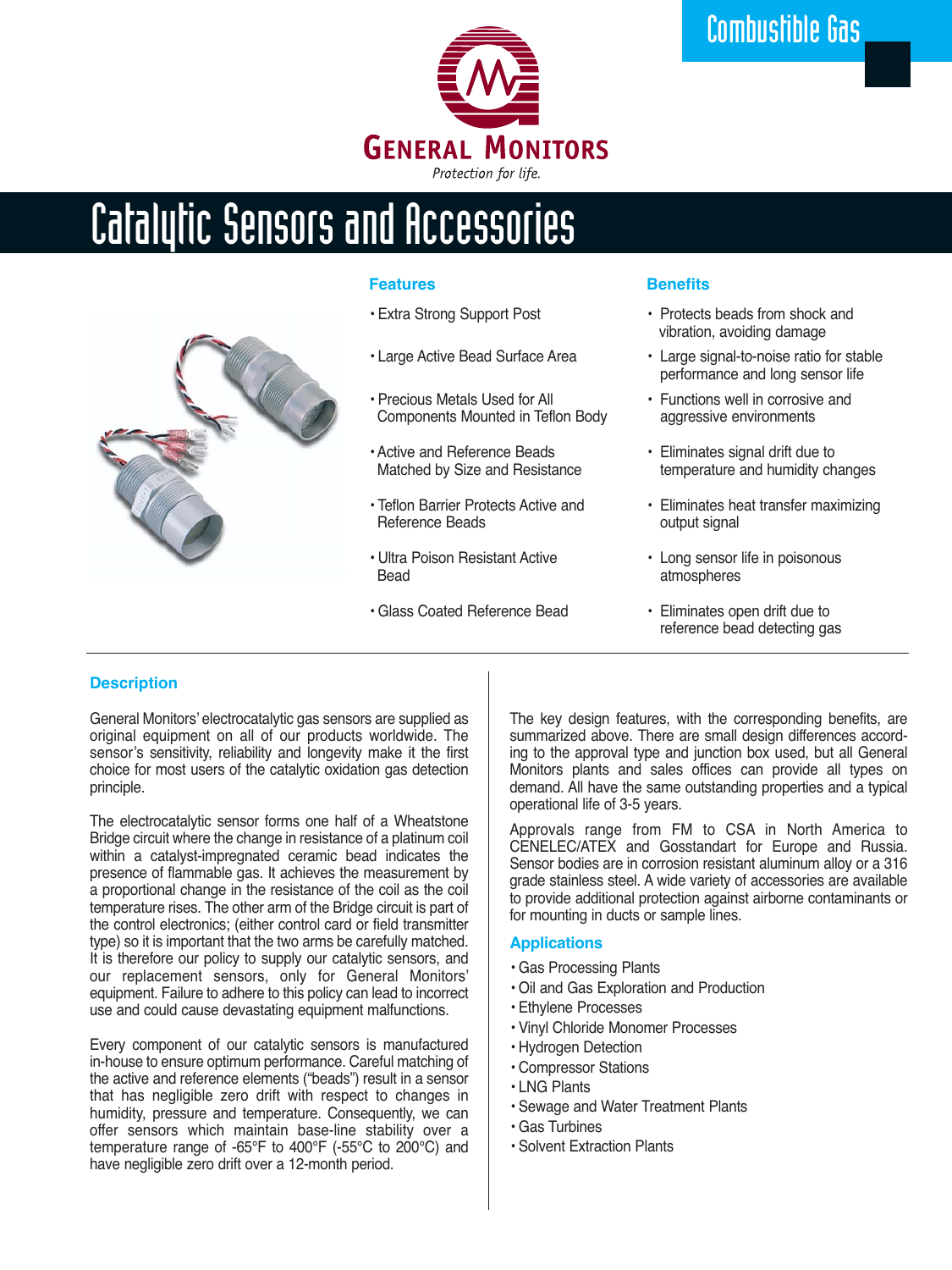# Catalytic Bead Sensors

# **Selection of Correct Sensor Technology**

General Monitors' offices and their authorized representatives and distributors can offer helpful suggestions as to the most appropriate detector technology to select. Although Infrared technology works well in many environments, it cannot cope with severe environments (such as high temperature, wind blown dusts, strong vibrations), nor detect the broad range of gases that catalytic detection can. Both types of detection technology are necessary in today's applications.



| <b>Combustible Gas Sensors</b> |                                                                                                   |                   |                                                                                                  |  |
|--------------------------------|---------------------------------------------------------------------------------------------------|-------------------|--------------------------------------------------------------------------------------------------|--|
| <b>Sensor P/N</b>              | <b>Description</b>                                                                                | <b>Sensor P/N</b> | <b>Description</b>                                                                               |  |
| 10001-1                        | General Purpose, Aluminum body, CSA, FM approved                                                  | 10102-1           | Sensor Simulator                                                                                 |  |
| 10001-1R                       | General Purpose, Poison Resistant,<br>Aluminum body, CSA, FM approved                             | 10164-1           | Hydrogen specific, Aluminum body, CSA approved                                                   |  |
| 10014-1                        | General Purpose, High temperature to 400°F<br>(200°C), Aluminum body, CSA, FM approved            | 11159-1           | Stainless steel body, (max. 120°C)<br>ATEX, GOST, CSA approved.                                  |  |
| 10014-1R                       | General Purpose, Poison Resistant, High temper-<br>ature to 400°F (200°C), Aluminum body. CSA, FM | 11159-2           | Stainless steel body, (max. 180°C) High<br>temperature. ATEX, GOST, CSA approved.                |  |
| 10015-1                        | Aluminum body, High temperature (max. 120°C)<br>CSA approved                                      | 11159-3           | Stainless steel body, (max. 120°C) Super poison<br>resistant. ATEX, GOST, CSA approved.          |  |
| 10022-1                        | Aluminum body, sintered. CSA approved,<br>Group A                                                 | 11159-1L          | Stainless steel body, (max. 120°C)<br>ATEX, GOST, CSA approved. (With lugs)                      |  |
| 10058-1                        | Stainless steel body, CSA approved                                                                | 11159-2L          | Stainless steel body, (max. 180°C) High temp-<br>erature. ATEX, GOST, CSA approved. (With lugs)  |  |
| 10058-1R                       | Stainless steel body, Poison Resistant,<br>CSA approved                                           | 11159-3L          | Stainless steel body, (max. 120°C) super poison<br>resistant. ATEX, GOST, CSA approved. (W/lugs) |  |

**Measuring range:** 0-100% LEL **Type:** Continuous diffusion, low temperature catalytic bead; hydrocarbon sensors; high temperature hydrocarbon sensors **Response Time:** Typically 6-second time constant when exposed to 50% LEL of methane gas. (CSA) T50 < 10 seconds for ATEX & European Flame Arrester type. **Zero Drift:** Less than 5% per year **Temperature:** -65°F to +200°F (-55°C to +93°C) High temperature sensor to +400°F (200°C) (CSA) -40°F to + 248°F (-40°C to + 120°C) High temperature sensor up to + 356°F (+180°C). ATEX **Sensor Drive:** 300mA DC Life: Three to five years, normal service **Electrical Classification:** NEC and CSA, Class I, Div. 1, Groups B, C and D; or ATEX IIG EEx d IIC **Warranty:** Two years

**Sensor Housings:**



P/N 10252-1, CSA, explosion-proof housing

P/N 10252-3, CSA, high temperature housing



P/N B13-020, ATEX, polyester housing



P/N B13-021, ATEX, high temperature housing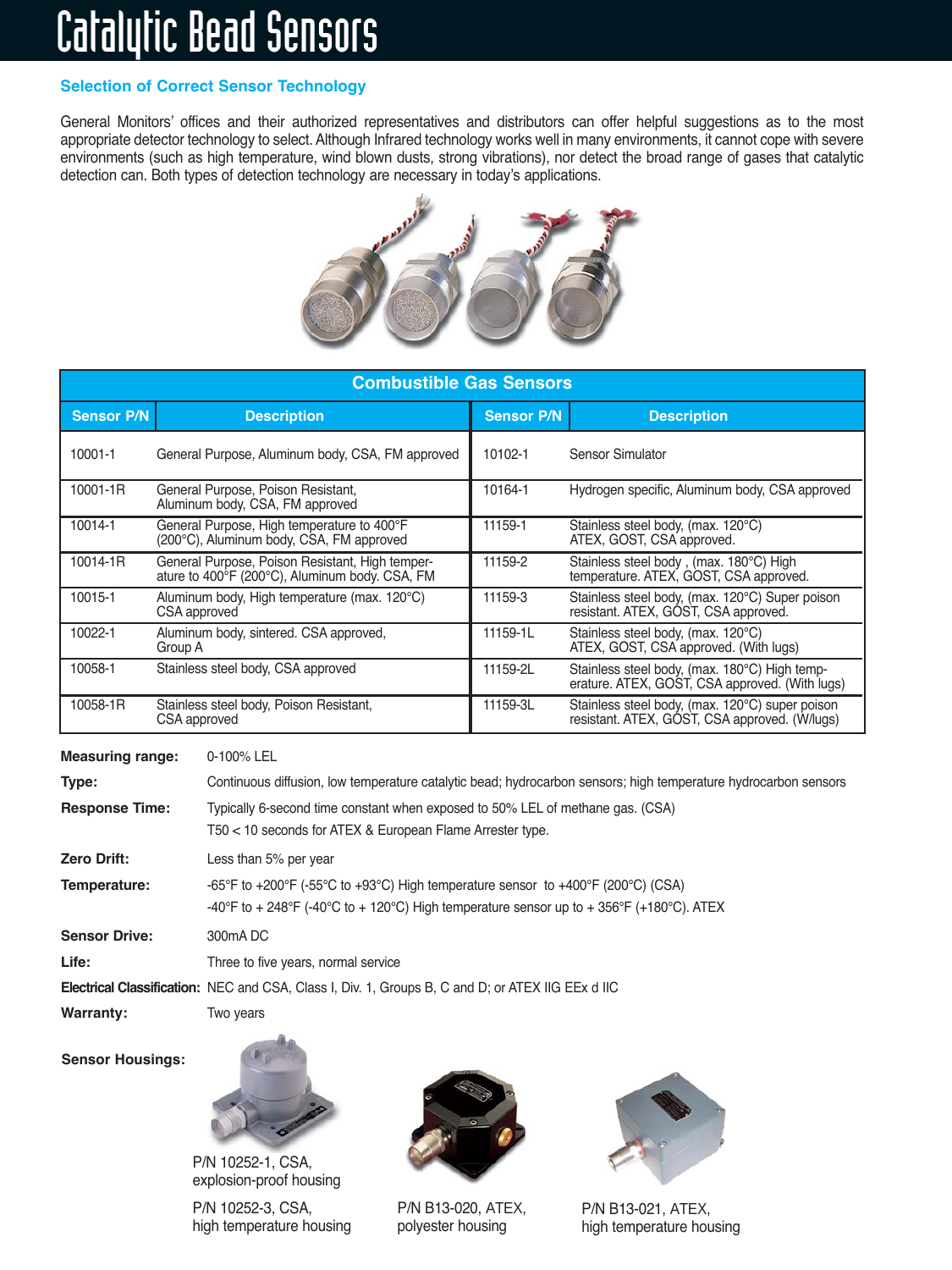# Accessories

# **Portable Purge Calibrator (P/N 1400150-x)**

The Portable Purge Calibrator is a compact, accurate and safe system containing no explosive gas. The lecture bottle is filled with a gas/air mixture below the Lower Explosive Limit (Standard mixture is 50% LEL). Using a known gas/air mixture reduces the possibility of error in field calibration, and the hose and cup adapter permits calibration without removing sensors or their attachments. Please refer to the appropriate General Monitors Instruction Manual for calibration procedures. The following pre-mixed calibration gases at approximately 50% LEL are available at 1200 psia, 8.3 MPa maximum pressure.

| Butadiene (BD) | $C_4H_6$ |
|----------------|----------|
| Ethane (E)     | $C_2H_6$ |
| Hydrogen (H)   | H,       |
| Methane (M)    | $CH_{4}$ |
| Propane (PR)   | $C_3H_8$ |

Other gases and concentrations are also available. Please consult your local General Monitors representative for further information.



### **Sensor Flow Chamber (P/N 10066)**

The Sensor Flow Chamber is constructed of Aluminum (optional stainless steel) and is designed to be inserted into a sampling system. This allows a sample to be drawn to the sensor when it is not possible to mount it directly in the monitored area. Reasons include: high temperature, pressure, fast air flow or inaccessibility.

# **Dust Guard (P/N 10110-1)**

The General Monitors Dust Guard Assembly prevents dust and other particulate matter from reaching the sensor flame arrestor and affecting the sensor response. Comprising a simple threaded stainless steel cylinder with a wire screen at one end, the dust guard assembly is easily removed for cleaning or replacement of the disposable screen. The Dust Guard is also available in a kit with twelve disposable screens (P/N 10044-1). It can act as a wind-screen and is recommended for corrosive, windy or high temperature environments, with typical applications being in areas surrounding vinyl chloride plants or drying ovens.

## **Sintered Stainless Steel Dust Guard (P/N 1800822)**

The General Monitors Sintered Stainless Steel Dust Guard protects the sensor from fine particulates and is designed for use in windy conditions. It should, however, be used only in dry environments because the sintered disc has a tendency to absorb water and act as a gas diffusion barrier until it dries out. For accurate calibration, the sensor should be calibrated with the guard in position. In construction, the sintered stainless steel Dust Guard, is similar to the Dust Guard Assembly, but has a 3mm thick sintered stainless steel disc at one end with the other end threaded for easy installation.

## **Splash Guard (P/N 10395-1)**

The General Monitors Splash Guard prevents water, in the form of rain or equipment washes, from entering the sensor cavity and affecting the element response and also acts as an effective windscreen. It is recommended for use in any outside environment involving high winds or rain or where frequent hosedowns are practiced, as on offshore platforms. Constructed of rugged ABS plastic and threaded for simple screw-on installation, the Splash Guard has a series of internal baffles to deflect water down and away from the sensor.

## **Duct Mounting Plate (P/N 10041-x)**

The Duct Mounting Plate is ideally suited to mount sensors for the monitoring of ducted air for living quarters in large offshore modules.